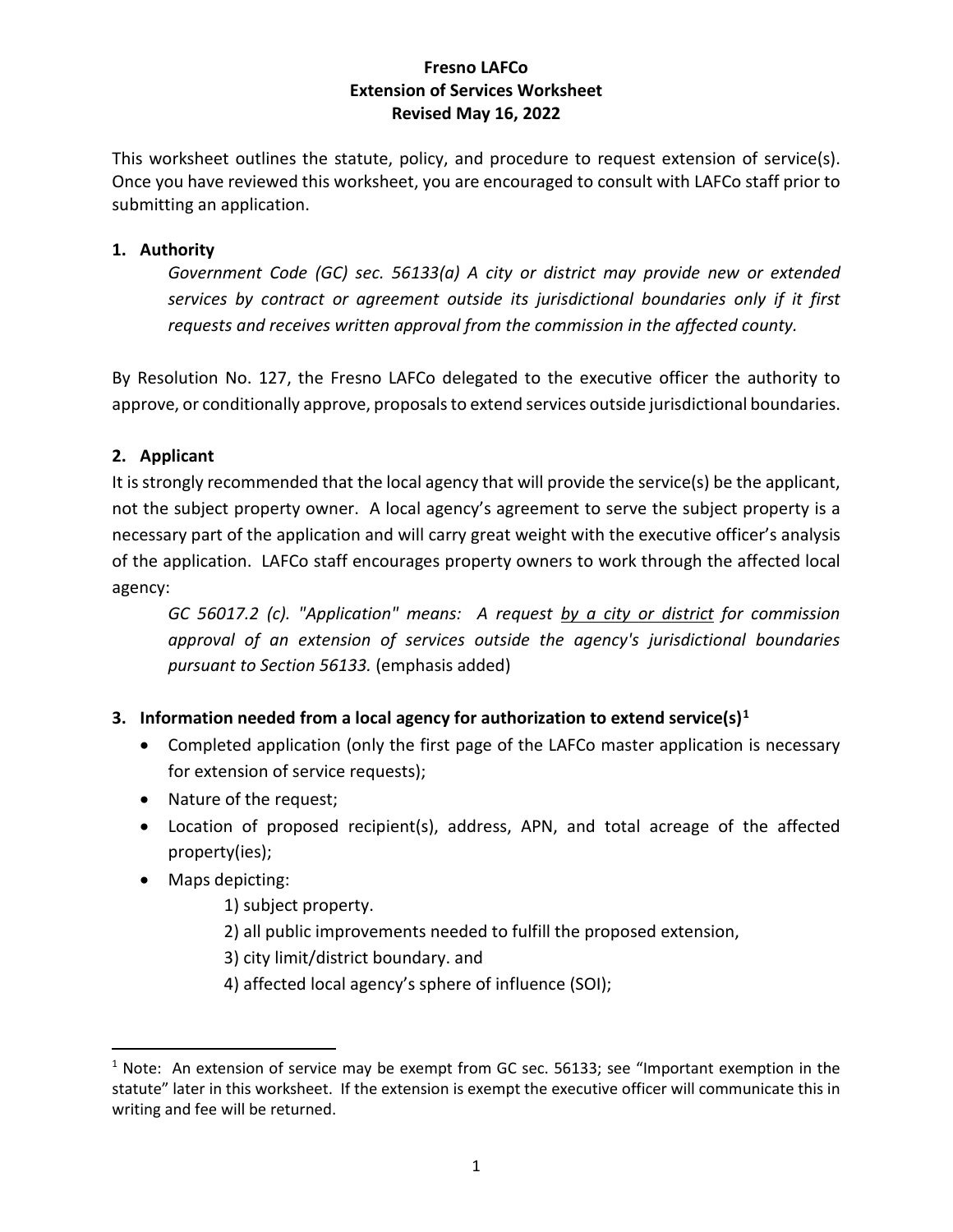- A draft copy of the proposed agreement or contract between local agency and owners of the affected properties;
- A local agency contact;
- Known alternate providers of the type of service to be extended; and
- Fee per Fresno LAFCo policy 350-10.

### **4. Process**

Extension of service requests are not changes of organization pursuant to GC 56021 and are not publicly noticed pursuant to GC 56658(b)(1); rather, the process is administrative in nature with typical notice of action given only to the subject local agency, the party requesting service, Fresno County Public Works and Planning, County Auditor/Controller, and County Assessor.

Within 30 days of receipt of an application for approval by a city or district of a contract to extend services outside its jurisdictional boundary, the executive officer shall determine whether the request is complete and acceptable for filing or whether the request is incomplete.

If a request is determined not to be complete, the executive officer shall immediately transmit that determination to the applicant, specifying those parts of the request that are incomplete and the manner in which they can be made complete.

When the request is deemed complete, the executive officer shall, not more than 90 days from the date that the request is deemed complete, approve, disapprove, or approve with conditions the contract for extended services.

The executive officer may forward a copy of the application to the Fresno County Department of Public Works and Planning for review, comment, and recommended conditions of approval including necessity for encroachment permits, utility easements, and so forth.

If the executive officer has denied a request for extension of service, the local agency or an affected party may request that the executive officer's action be reconsidered by the commission within 30 days of executive officer action per GC sec. 56895.

There are essentially two thresholds to consider: is the service to be extended to property(ies) inside or outside of a SOI. If the subject property is **inside of the affected agency's SOI**:

*GC 56133 (b) The commission may authorize a city or district to provide new or extended services outside its jurisdictional boundaries but within its sphere of influence in anticipation of a later change of organization.*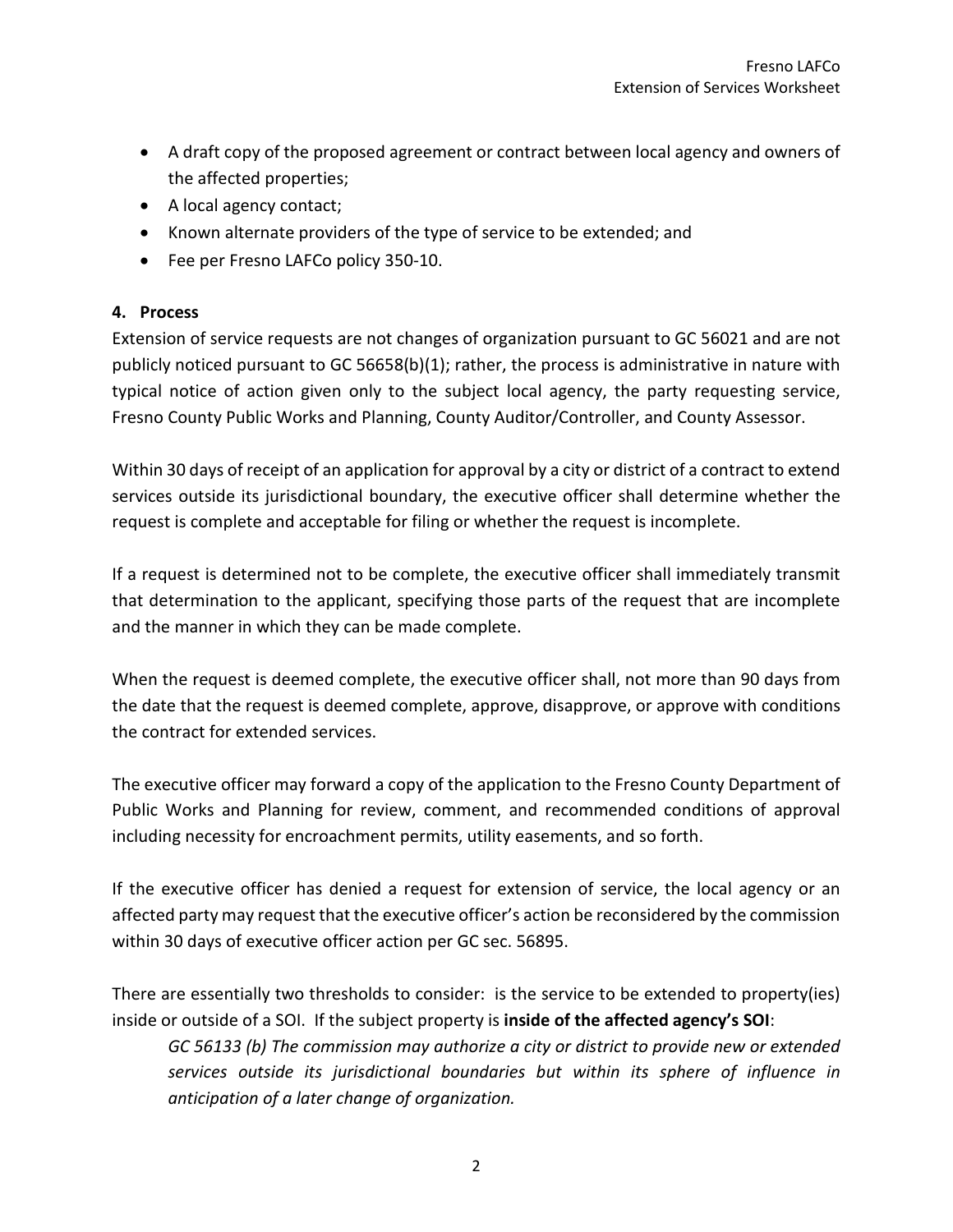In comparison, service to property(ies) **outside of the affected agency's SOI** is a substantially higher threshold:

*GC 56133 (c) The commission may authorize a city or district to provide new or extended services outside its jurisdictional boundaries and outside its sphere of influence to respond to an existing or impending threat to the public health or safety of the residents of the affected territory if both of the following requirements are met:*

*(1) The entity applying for the contract approval has provided the commission with documentation of a threat to the health and safety of the public or the affected residents.*

*(2) The commission has notified any alternate service provider, including any water corporation as defined in Section 241 of the Public Utilities Code, or sewer system corporation as defined in Section 230.6 of the Public Utilities Code, that has filed a map and a statement of its service capabilities with the commission.*

Regarding (1), above, in the event that the requested extension is outside a SOI, as soon as possible, the local agency should contact Fresno County Department of Public Health, Environmental Health Division at (559) 600-3271 for a finding of an existing or impending threat to the public health or safety.

Regarding (2) above, Public Utilities Code sec. 241 identifies a "Water corporation" as including every corporation or person owning, controlling, operating, or managing any water system for compensation within this State. Maps and statements on file with the commission are:

- Columbia Canal Company
- Shaver Lake Point One Mutual Water Company
- Shaver Lake Point Two Mutual Water Company
- Bakman Water Company

# **5. Important exemption in the statute**

*GC sec. 56133 (e) This section does not apply to contracts or agreements solely involving two or more public agencies where the public service to be provided is an alternative to, or substitute for, public services already being provided by an existing public service provider and where the level of service to be provided is consistent with the level of service contemplated by the existing service provider. This section does not apply to contracts for the transfer of nonpotable or nontreated water. This section does not apply to contracts or agreements solely involving the provision of surplus water to agricultural lands and facilities, including, but not limited to, incidental residential structures, for projects that*